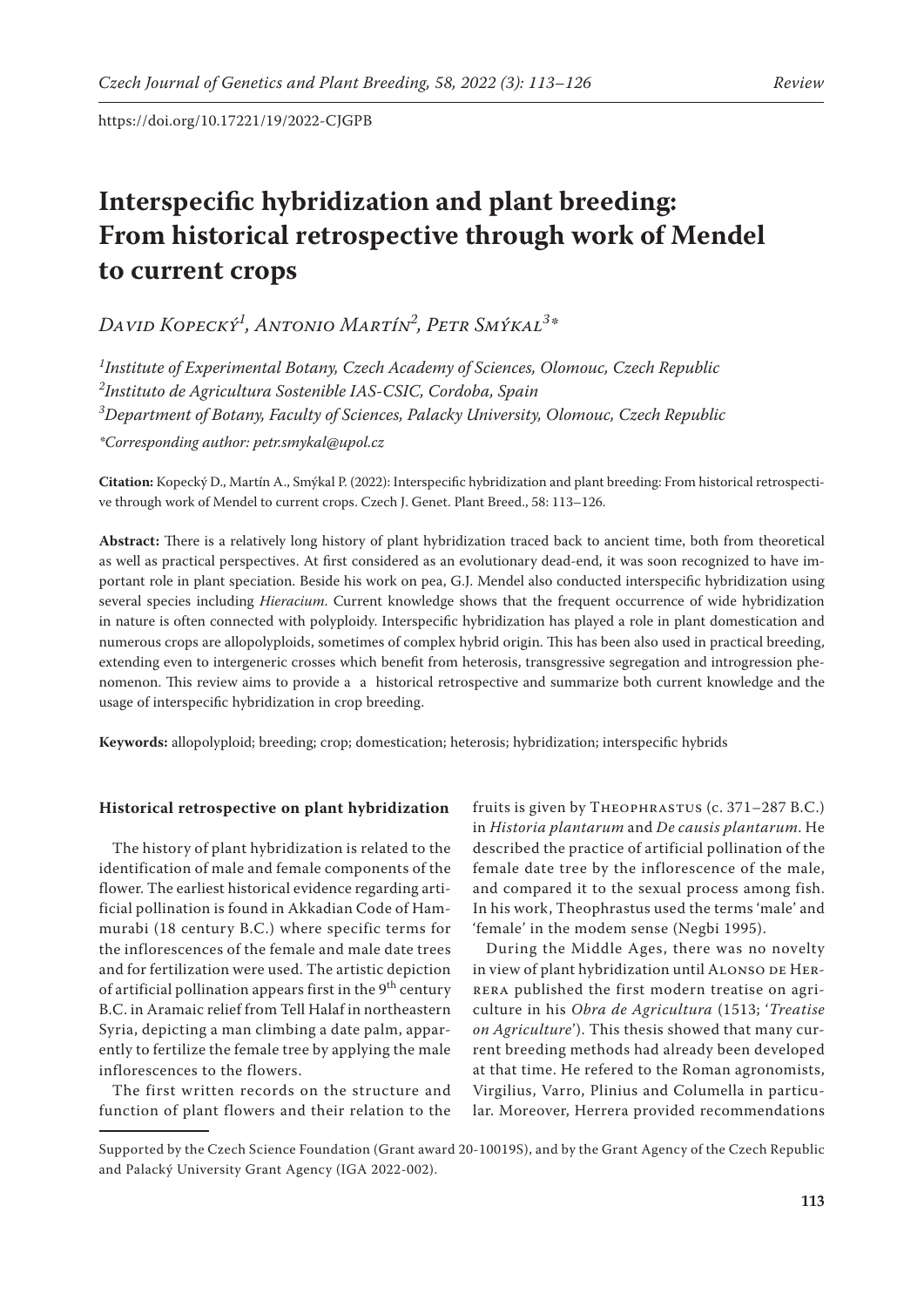about the seeds to be used for sowing cereals. For example, he recommended taking the grains from the bottom of the spike, which is similar to current bulk selection methods. He assumed that they will perform better due to their heavier weight. He also recognized the influence of environment in stating that '*no good crops are to be expected from poor seed unless favoured by good growing conditions;*' and the importance of specific adaptation when he wrote that the seed has to be harvested from similar conditions to those where seed was to be grown '*from hot to hot, from cold to cold, from dry to dry, from mild to mild, from humid to humid, …*'.

The advent of the modern history of plant hybridization can be dated back to the work of RUDOLPH JACOB CAMERARIUS. He contributed particularly to the investigation of sexual differentiation in plants by identifying and defining the male (anther) and female (pistil) reproductive parts of the plant and also by describing their function in fertilization, showingthat pollen is required for this process (*De sexu plantarum*, 1694; 'On the sex of plants'), and in *Opuscula botanica* (1697; 'Botanical Works'). Although it is Camerarius, who is most commonly considered the first author to describe plant sexuality, it was actually ADAM ZALUŽANSKÝ ZE ZALUŽAN who defined male, female and bisexual plant individuals (dioecious and monoecious plants) for the first time in the pioneering chapter '*De Sexu Plantarum*' of his book *Methodus Herbaria, Libri Tres* from 1592. He also stressed that the individuals of both sexes formed the same species and should not be classified as different taxa or varieties (Funk 2013).

The first written reference on spontaneous plant hybridization was by COTTON MATHER in 1716, describing crosses between Indian and yellow corn, and between gourds and squash (Zirkle 1934). In the same year, THOMAS FAIRCHILD reported the first artificial hybrid from a cross between carnation (*Dianthus caryophyllus*) and sweet William (*Dianthus barbatus*) (reviewed in Roberts 1929). Contrary to common belief, Fairchild was distraught by his success because he regarded all plant species as created by God at the time of Creation. He thus feared the consequences of disturbing this natural order, as many others also thought in his time. Therefore, his work is largely unknown and many authors ascribe the first artificial hybrid to C. Linnaeus experiments on *Tragopogon* in 1759 (reviewed in Roberts 1929). It was in his *Plantae Hybridae* (1753), where he initiated the discussion about the role of hybridization in plant speciation

and provided examples of 17 bigeneric (intergeneric) crosses and 17 congeneric (interspecific) crosses. Antoine Nicolas Duchesne (1766), while working with a strawberry collection, documented the separation of sexes in wild strawberry and identified the garden strawberry (*Fragaria × ananassa*) (Darrow 1966), demonstrating that species can change.

The 1849 work of Carl Friedrich Gärtner, *Versuche und Beobachtungen über die Bastarderzeugung im Pflanzenreich* (The Production of Hybrids in the Plant Kingdom), contained a summary and discussion on the knowledge about plant hybridization (Gärtner 1849). Gärtner himself noted both the uniformity of the first hybrid generation and the diversity of the forms in the second and successive generations. He stated that both parental types and entirely new ones reappeared in these later generations and that the variability was found in all of the characteristics of the progeny. A few years later in 1863, Charles Naudin contrasted the uniformity of the first hybrid generation with '*the extreme medley of forms*' in the second generation, '*with some approaching the specific type of the father, others that of the mother*' (Harvey 2003). The first scientific reports targeting exclusively plant hybridization were the publications of JOSEPH GOTTLIEB KÖLREUTER about hybridization experiments (*Vorlaufige Nachricht von einigen das Geschlecht der Pflanzen betreffenden Versuchen und Beobachtungen* (1761)*, Fortsetzung* (1763), *Zweyte Fortsetzung* (1764*)*, and *Dritte Fortsetzung* (1766). Kölreuter demonstrated that hybrids from interspecific crosses are often sterile. As a result, he concluded that hybrid plants are produced only with difficulty and are unlikely to occur in nature without human intervention or disturbance of the habitat. He also showed that  $F_1$  hybrids are usually morphologically intermediate relative to their parents and that successive generations tend to revert back to the parental forms (Mayr 1986). This discovery refuted an earlier suggestion by Linnaeus that hybrids were constant or true-breeding and represented new species. The character of hybrids had been explained from the viewpoint of taxonomy and fertility, a practice common among the botanists of that time (in Roberts 1929). Kölreuter made over 500 crosses involving 138 species such as *Nicotiana, Dianthus*, *Matthiola*, *Hyoscyamus* and *Verbascum*. Although he often found sterility, there were cases of fertile hybrids displaying heterosis (hybrid vigour) not only in vegetative growth, but also in number and size of flowers. By making reciprocal crosses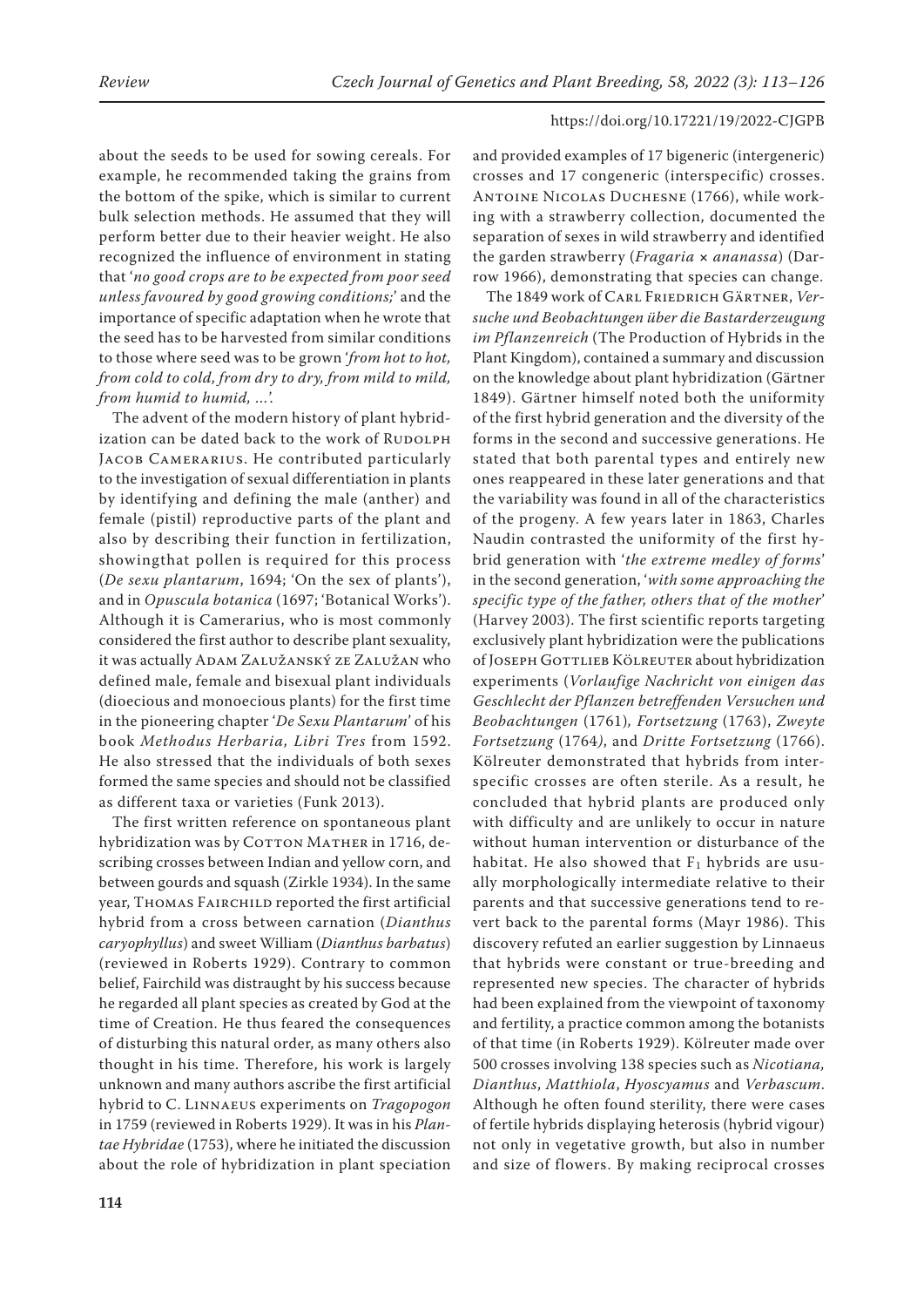Kölreuter disproved the ancient theory of the different contributions of male and female parents. Due to his interest in flower structure and pollination, he examined the shape, size and color of the pollen grains from over 1 000 species. Kölreuter's attention to detail was remarkable. For example, he counted 3 154 flowers in *Verbascum* hybrids, and 4 863 pollen grains in a single *Hibiscus* flower and subsequently tested how many are needed for fertilization. Possibly this inspired Mendel in his work. In contrast to his progressiveness in experimentation, Kölreuter was rather conservative in his conceptual framework. He complied to common beliefs in a created and well-designed world. As a consequence, he admired sterility of hybrids, which supported view on sharply separated species in the world. In his view, if the hybrids were fertile and frequent, then there would be confusion and disorder in nature. A second major concept which shaped Kölreuter's thinking was the assumption that laws in biology are the same as in chemistry and physics. He viewed fertilization, the mixing of male and female gametes, as chemical process resulting in traits blending. Together with essentialism this influenced his theory of inheritance. Kölreuter insisted that essences are uniform, and the material of the two parents is blended into intermediate state after hybridization. Hybrids should be therefore exactly intermediate between parents. Thus, the observed exceptions puzzled him. He explained them as a result of irregular or incomplete blending. However, he was fair in admitting that the results of his experiments conflicted his fundamental beliefs (Mayr 1986). The dominating opinion during his time was that an offspring was already pre-formed in the female or the male and that the embryo was developed after sex and the origin predetermines the offspring's characteristics or similarities to the parent (Bentley 1960).

Kölreuter found that in general, only closely related plants, and not always even these, can be crossed. He concluded that the continued self-pollination of hybrids finally results in the re-appearance of the original parental forms. Similarly to Mendel, Kölreuter's work has been neglected but not forgotten. One reason for the relative neglect of his work is the unfortunate manner in which he published his results, as his publications consist of preliminary progress reports and different aspects of the same cross ( $F_1$ , reciprocal  $F_1$ ,  $F_2$ , backcrosses) were often reported in entirely different sections.

There were several scientists, who were Mendel's contemporaries, conducting hybridization experi-

ments, often aiming for practical outcomes. For example, R. GESHWIND applied hybridization to forest trees as well as to breeding roses. Actually, in his first experiments that date to 1845, prior to work of Mendel on pea, he obtained hybrids of *Pyrus* and *Sorbus* trees (in Roberts 1929). He noticed that not only new varieties, but also new species can occur among offspring upon self-pollination.

# **Mendel's interest on species evolution (speciation)**

Gärtner's and Kölreuter's work very likely influenced Mendel's experimental set up as well as his scientific work. Fortunately, he decided not to recapitulate the experiments, but applied the knowledge to intraspecific crosses with pea, likely inspired by previous results of Thomas A. Knight (1799). We know that after *Pisum* (Mendel 1866), Mendel investigated many other species from the genera *Aquilegia*, *Antirrhinum*, *Calceolaria*, *Campanula*, *Cheiranthus*, *Cirsium*, *Dianthus*, *Geum*, *Hieracium*, *Ipomoea*, *Linaria*, *Lychnis*, *Matthiola*, *Mirabilis*, *Phaseolus*, *Tropaeoleum*, *Verbascum* and *Zea* (Cetl 1973). By far, the largest number of experiments was conducted in *Hieracium* (Mendel 1870), which have been often interpreted as failure. Recently, van Dijk and Ellis (2016) have shown that the assumption of Mendel's studies on *Hieracium* arised from a misunderstanding that could be explained by a missing page in Mendel's first letter to Carl Nägeli. Mendel's writings clearly indicated his interest in '*constant hybrids*', hybrids which do not segregate and which were '*essentially different*' from '*variable hybrids*' such as those in *Pisum*. Thus, it is argued that Mendel's main motivation for the *Hieracium* experiments was his interest in hybridization and speciation, rather than the inheritance of traits. Notably, even before the publication of Darwin's 'Origin of Species' in 1859, C. Nägeli accepted that species were not constant, but could evolve (cited in Junker 2011). Nägeli was an expert in the genus *Hieracium*, which seemed to be particularly suitable for studies on speciation. It is a highly polymorphic genus consisting of many distinct and easily recognizable species connected by a continuum of intermediate forms. In contrast to others, Nägeli did not deny evolutionary role of hybridization, especially in the early steps of speciation (van Dijk & Ellis 2016).

Therefore, Mendel used different titles for his work with pea (*hybriden*) and *Hieracium* (*bastarden*).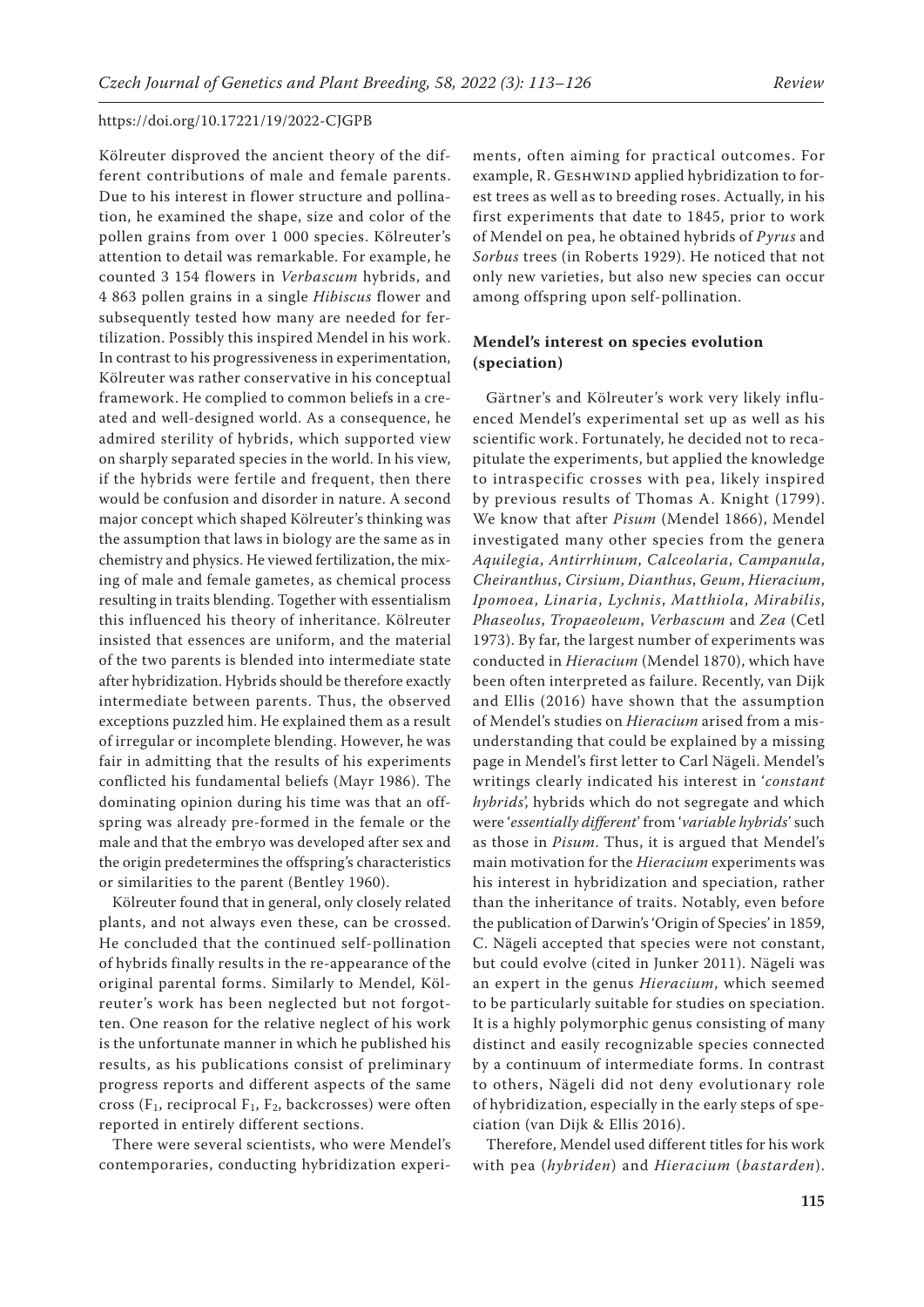Similarly, Bronn's translation of *Darwin's Origin*  (in Junker 1991), used the word '*Bastard*' for hybrids formed from different species ('*hybrid*' in Darwin) and the word '*Blendlinge*' for hybrids from different varieties of the same species ('*mongrel*' in Darwin), which is identical to '*Mischlinge*' by Focke (1881). On the other hand, word '*hybriden*' originates from Latin '*hybrida*', used for '*offspring of a tame sow and a wild boar*', or more generally for '*anything a product of two heterogeneous things*'.

## **Occurrence of interspecific hybrids in nature**

Modern evolutionary studies of hybridization were laid down by three key discoveries. The first discovery by Winge (1917, 1932) showed that genetically stable and fertile hybrid species could be derived instantaneously by the duplication of a hybrid's chromosome complement (i.e. allopolyploidy). This hypothesis was soon confirmed experimentally (Dorsey 1936; Sax 1936), and allopolyploidy is now recognized as a prominent mechanism of speciation in flowering plants and ferns (Stebbins 1959; Soltis & Soltis 2009). A second important discovery resulted from the work of Müntzing (1930) on homoploid hybridization. He postulated that the sorting of chromosomal rearrangements in successive generations of hybrids could, by chance, lead to the formation of new population systems that are homozygous for a unique combination of chromosomal sterility factors. Thus, the new hybrid population would be fertile, stable, and at the same ploidy level as its parents, yet at least partially reproductively isolated from both parental species. Müntzing (1936) also showed that polyploids were generally more vigorous and hardier. The importance of hybridization in plant speciation and evolution received opposing views of being either a creative evolutionary force or an evolutionary dead-end.

Natural hybridization can be defined as an interbreeding of individuals from two distinct populations, and individuals in those populations must be distinguishable on the basis of one or more heritable characters. Both homoploid and allopolyploid hybrid speciation involve the formation of novel genetic combination, which may lead to the novel adaptations that allow persistence of the hybrid lineage, often in an environment distinct from that of either parent and is recognized as a common phenomenon in plants (Soltis & Soltis 2009; Abbott et al. 2013). For the first time, Linnaeus admitted that new species might arise by hybridization in *Disquisitio de sexu*  *plantarum* (1760), and rejected the previous view of immutability. He stated that although hybridization is widespread, the generation of hybrid lineage and speciation via hybridization is rare. Nowadays, we know that new hybrid lineages must establish reproductive isolation in order to overcome genetic assimilation and competition with parental species (Winge 1917; Müntzing 1930). As mentioned above, hybrid lineage may be formed through allopolyploid or homoploid speciation. Allopolyploid hybrid speciation is more common (Soltis & Soltis 2009). A recent review found that 11% of species across 47 plant genera are of allopolyploid origin (Barker et al. 2016). It has long been observed that crossing two plant species or genotypes can create a hybrid with faster growth, more biomass or greater reproductive output than its parents (Jones 1917; East 1936). This phenomenon is called hybrid vigor or heterosis. Both Kölreuter (1766) and Darwin (1876) described the phenomenon of heterosis in their experimental crosses of plants. It was Shull's (1908, 1911) work on maize, that determined the genetic mechanism causing heterosis. Similar to heterosis, transgressive segregation occurs when phenotypic trait values in hybrid populations fall outside the range of parental variation. Transgressive segregation is distinct from heterosis because it is manifested predominantly in the  $F_2$  and following generations and may persist indefinitely once established (Rieseberg & Carney 1998). Transgressive segregation demonstrates how hybridization can produce novel phenotypes, thus enable adaptation to new ecological niches and play a significant creative role in evolution. On the other hand, where there is no fertility barrier between hybrids and parents, there is potential for gene flow. Hybrids may backcross with either or both of the parents, resulting in alien introgression forms.

# **Interspecific hybridization and plant domestication**

During the domestication process, several important crops have originated through interspecific hybridization accompanied by the whole genome duplication (Smýkal et al. 2018; Purruganan 2019). Molecular studies revealed the hybrid origin of a large number of domesticated crops, including wheat (Marcussen et al. 2014), tall fescue (Humphreys et al. 1995), cotton (Wendel & Crown 2003), banana (Heslop-Harrison & Schwarzacher 2007), oilseed rape (Lu et al. 2019), apple (Cornille et al. 2014), date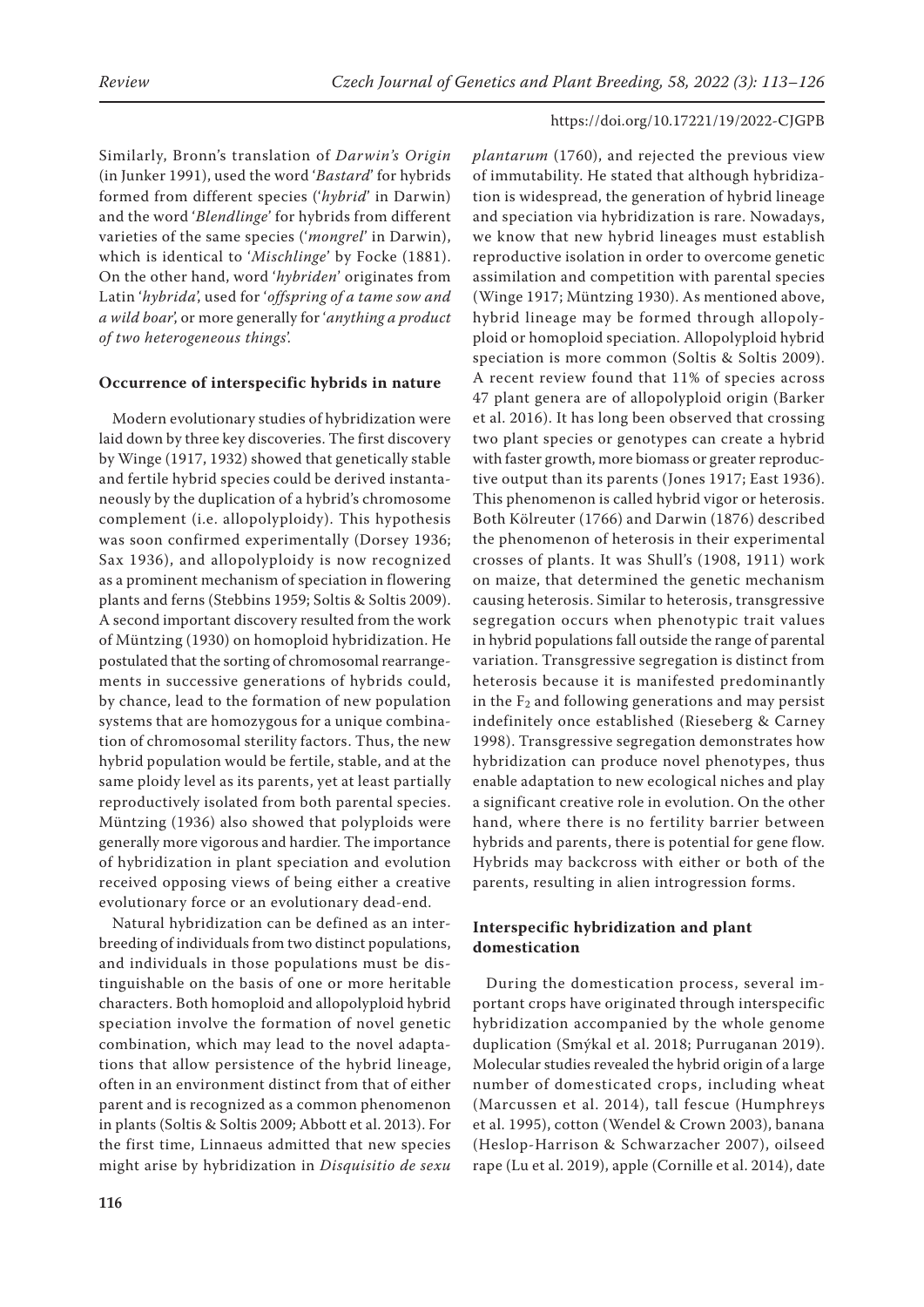palm (Flowers et al. 2019) and several citrus fruit species (Wu et al. 2014). There is increasing evidence on the key role of interspecific hybridization in crop diversification and range expansion after domestication, possibly aiding the spread of domesticated species to new agricultural environments or adapting to new cultural preferences (Warschefsky et al. 2014; Janzen et al. 2018).

Various examples of interspecific hybridization between domesticated species and their wild relatives can be found among perennial fruit crops. Recent genomic study in date palm, *Phoenix dactylifera*, an iconic fruit species likely domesticated in the Middle East, revealed that this species hybridized with wild *Phoenix theophrasti* in the Eastern Mediterranean (Flowers et al. 2019). Similarly, modern apple originated in Central Asia from *Malus sieversii*, and as apples moved westwards, it hybridized consequently with Caucassian *M. pumilio* and thereafter with the European crabapple (*Malus sylvestris*) (Cornille et al. 2014).

Arguably, one of the most important results of interspecific hybridization is the origin of hexaploid bread wheat (*Triticum aestivum*). At first, there was hybridization between *T*. *urartu* (AA) as the male parent (Dvorák & Zhang 1990; Luo et al. 2010) and species relative to *Aegilops speltoides* (BB) leading to the domesticated tetraploid durum wheat *T. dicoccum* (BBAA). Subsequently, this tetraploid hybridized with diploid *Aegilops tauschii* (DD) to result in the formation of allohexaploid *T. aestivum* (BBAADD). This happened about 12–15 000 years ago within the corridor from Armenia to the southwestern coast of the Caspian Sea (Dvorak et al. 1998). Also cotton (*G. hirsutum* AD1 and *G. barbadense* AD2), one of the most important economic crops providing fiber, originated through interspecific hybridization. There is an evidence that *G. herbaceum* (A<sub>1</sub> genome) and *G. arboreum* (A<sub>2</sub> genome), both from Africa, provided A genomes, while *G. raimondii* from America provided D genome to allotetraploid cottons (Wendel & Crown 2003). Interestingly, allopolyploid cottons appear to have arisen within the last million years, as a consequence of transoceanic dispersal of the A genome taxa to the New World followed by hybridization with an indigenous diploid species with D genome. Subsequently, allopolyploids radiated into three modern lineages, including those containing the commercially important species *G. hirsutum* and *G. barbadense* (Wendel & Crown 2003).

Cultivated octoploid strawberry (*Fragaria × ananassa*) originated as an accidental hybrid in the collection of A. Duchesne back in late 18<sup>th</sup> century (Duchesne 1766). Recent genome sequencing identified that wild progenitors of North American *F. virginiana* and South American *F. chiloensis*, are also products of allopolyploid evolution (Edger et al. 2019).

The textbook example of interspecific hybridization is a 'U Triangle' (named after theory first published in 1935 by Woo Jang-choon, a Korean-Japanese botanist) of Brassicas. There are three diploid species, namely *B. rapa* (AA, *n* = 10), *B. nigra* (BB, *n* = 8) and *B. oleracea* (CC, *n* = 9), whose hybridizations lead to the origination of three allotetraploids, *B. juncea* (AABB, *n* = 18), *B. napus* (AACC, *n* = 19), and *B. carinata* (BBCC, *n* = 17). *B. napus* is thought to originate 7 500 years ago via at least two different hybridization events between *B. oleracea* and *B. rapa* (Lu et al. 2019).

## **(In)stability of hybrid genomes**

In the plant kingdom, homoploid hybrids are rare (Yakimowski & Rieseberg 2014). This is probably caused by the problems in meiosis when chromosomes from different parental species frequently fail to pair with each other and random segregation of univalents produces non-functional gametes. Therefore, polyploidization (whole-genome doubling) of sterile diploid  $F_1$  hybrids or production of unreduced gametes by the progenitors during initial cross, or in the hybrids itself, are usually necessary for fertility restoration.

Allopolyploids possess three or more chromosome sets from two or more species. Those originating from the same parent are called homologues, whereas those from different parents are called homoeologues. For the stability of the hybrid genomes in successive generations and the proper transmission of the parental chromosomes into gametes through meiosis, it is necessary to avoid the intermingling of homoeologous chromosomes. In theory, each chromosome in an allotetraploid can pair either with its homologue or with one of the two homoeologues. The ratio of homologous vs. homoeologous chromosome pairings should be 1 : 2. However, very few hybrids exhibit this ratio. This is caused either by sequence divergence avoiding initiation of chromosome pairing or by the presence of a molecular mechanism hampering the pairing of homoeologues. An example of such a system is *Ph1* (*Pairing homoeologous 1*) presented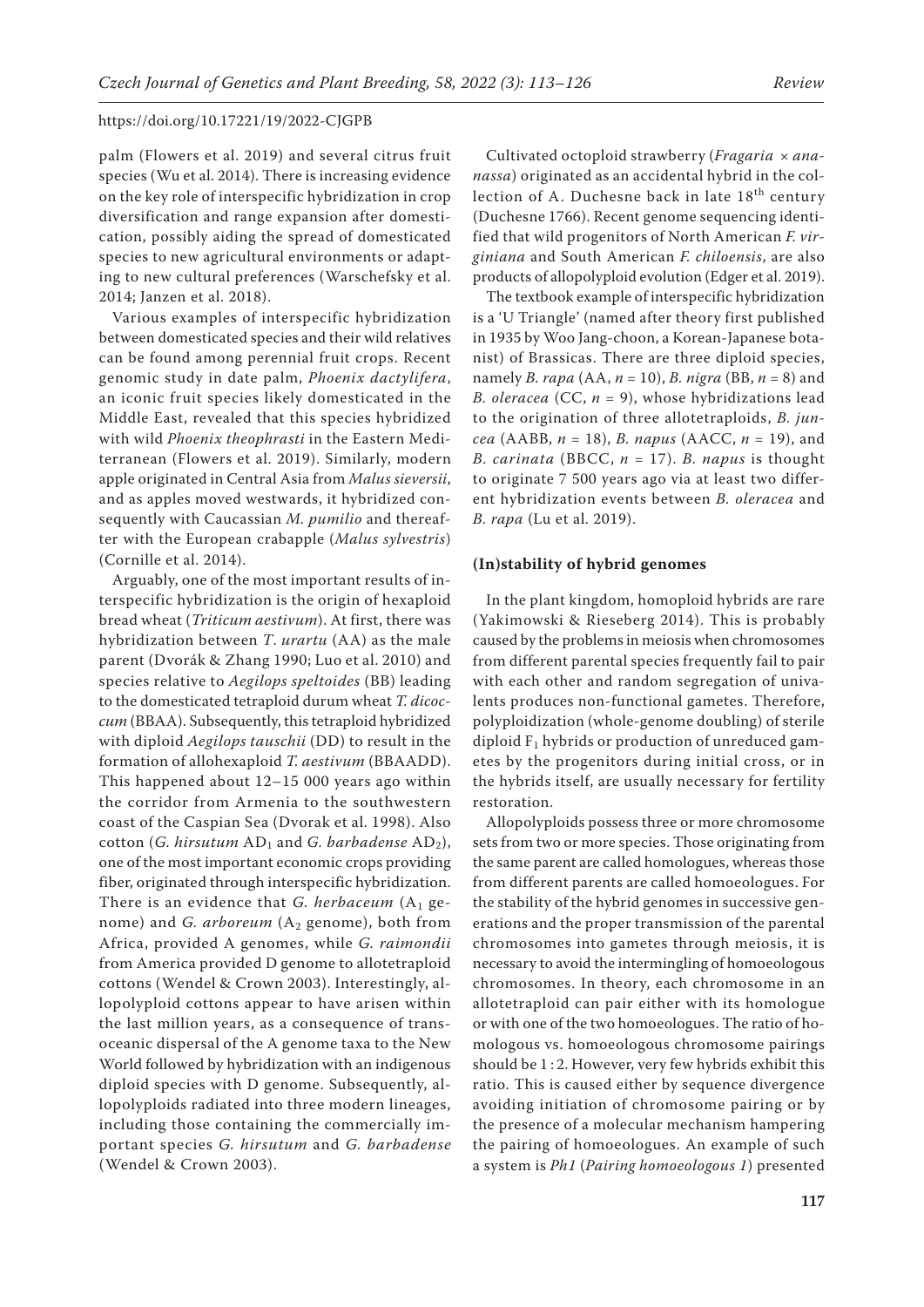in polyploid wheats (Sears & Okamoto 1958). This locus has been mapped to the long arm of chromosome 5B in tetraploid and hexaploid wheats. However, even after sixty years of extensive research, the mode of action of *Ph1* is still not completely understood. The most recent study indicated that *Ph1* locus contains a cluster of defective cyclin-dependent kinases (CDKs) and S-adenosyl methionine-dependent methyltransferase genes and inserted paralog of the ZIP4 (Knight et al. 2010; Greer et al. 2012; Martin et al. 2014, 2017). It seems that *Ph1* is of general mode-of-action and is efficient at least in the close relatives of wheat. Once introgressed from wheat to the relative species, it has an ability to modify chromosome pairing of the host genome, such as in the case of 5B introgression in autotetraploid rye (Lukaszewski & Kopecky 2010). Besides *Ph1*, chromosome pairing control systems have been found also in *Brassica* allopolyploids (*PrBn*), oats, fescues, and many other allopolyploids (Jenczewski & Alix 2004; Kopecký et al. 2009). However, several studies indicate that strict homologous chromosome pairing during meiosis might not be enough for stabilization of the hybrid genome. It was evidenced earlier, that octoploid ×*Triticale* (amphiploids of bread wheat with rye) possessing *Ph1* reverts back to bread wheat (loss of the entire rye genome) during seed multiplication (Tsunewaki 1964). This elimination of rye chromosomes is caused by the reduced chromosome pairing of rye chromosomes leading to the formation of univalents and thus, improper transmission to the developing gametes. Similarly, the less frequent pairing of rye chromosomes compare to the wheat chromosomes was observed in disomic additions and substitutions of individual rye chromosomes in bread wheat and in tetraploid ×*Triticale* (Orellana et al. 1984; Lukaszewski & Gustafson 1987). The pairing of homologous chromosomes initiates from the telomeric regions of the chromosome arms in leptotene. Several studies suggest that chromosomes (by their telomeric ends) have to be attached to the nuclear envelope via LINC protein complexes. This ensures sliding of the chromosome on the inner surface of nuclear envelope to find its counterpart leading to the formation of leptotene (telomere) bouquet. Naranjo (2014) indicated that reduced pairing of rye chromosomes in wheat appears to be a consequence of disturbed migration of rye telomeres into the bouquet. Similarly, Murphy and Bass (2012) observed that the desynaptic mutant of maize displays multiple defects in telomere-nuclear envelope interactions,

homologous chromosome synapsis, recombination and chromosome segregation. In wheat-rye introgression lines, the frequency of out-of-bouquet rye telomere positioning at leptotene was similar to the frequency of synapsis of the normal and inverted chromosome arms in a heterozygote for an inversion of a rye chromosome arm in wheat (Perníčková et al. 2019).

The establishment of the molecular mechanism of diploid-like pairing behaviour is probably not instant following hybridization. Some allopolyploids with a meiotic regulator, when resynthesized from putative progenitors, display disrupted meiosis with homoeologous chromosomes pairing, such as resynthesized *Brassica napus* (Gaeta & Pires 2010). Xiong et al. (2011) found increasing aneuploidy rate for ten successive generations of resynthesized *B. napus*. The authors also observed frequent homoeologous chromosome pairing and replacement of chromosomes of one parental species by the other (prevalence of C-genome). However, they identified two lines retaining the expected original chromosome constitution. Interestingly, these two lines had the highest seed yield, and thus, there is likely selection against chromosome aberrations with reduced fertility.

# **Homoeologous chromosome pairing opens a way for genome dominance**

Despite the general feature of strict pairing of homologues in allopolyploids, there are several fertile hybrids displaying homoeologous chromosome pairing and recombination. One of such peculiar cases is a hybrid of cultivated bulb onion (*Allium cepa* L.) with its wild relative *A. roylei* Stearn. The chromosome pairing ability was exploited to develop introgression lines of cultivated onion with a chromosome segment from *A. roylei* carrying resistance to downy mildew (Kofoet et al. 1990). Another example of extensive pairing of homoeologues is hybrids of *Lolium* with *Festuca* (×*Festulolium*). On the one hand, homoeologous pairing can facilitate introgression of any segment from one species to another (Kopecký et al. 2010); on the other, it introduces huge variability and genomic instability to the progeny. It enables a shift in the genome composition in hybrid progeny. In *Allium cepa* × *A. roylei* hybrids, the *A. roylei* genome appears to predominate: the percentage of *roylei* alleles in the  $F_2$  population was on average 56% vs. 44% of *cepa* alleles and the parental chromosome constitution shifted from  $8cepa + 8roylei$  in  $F_1$  gen-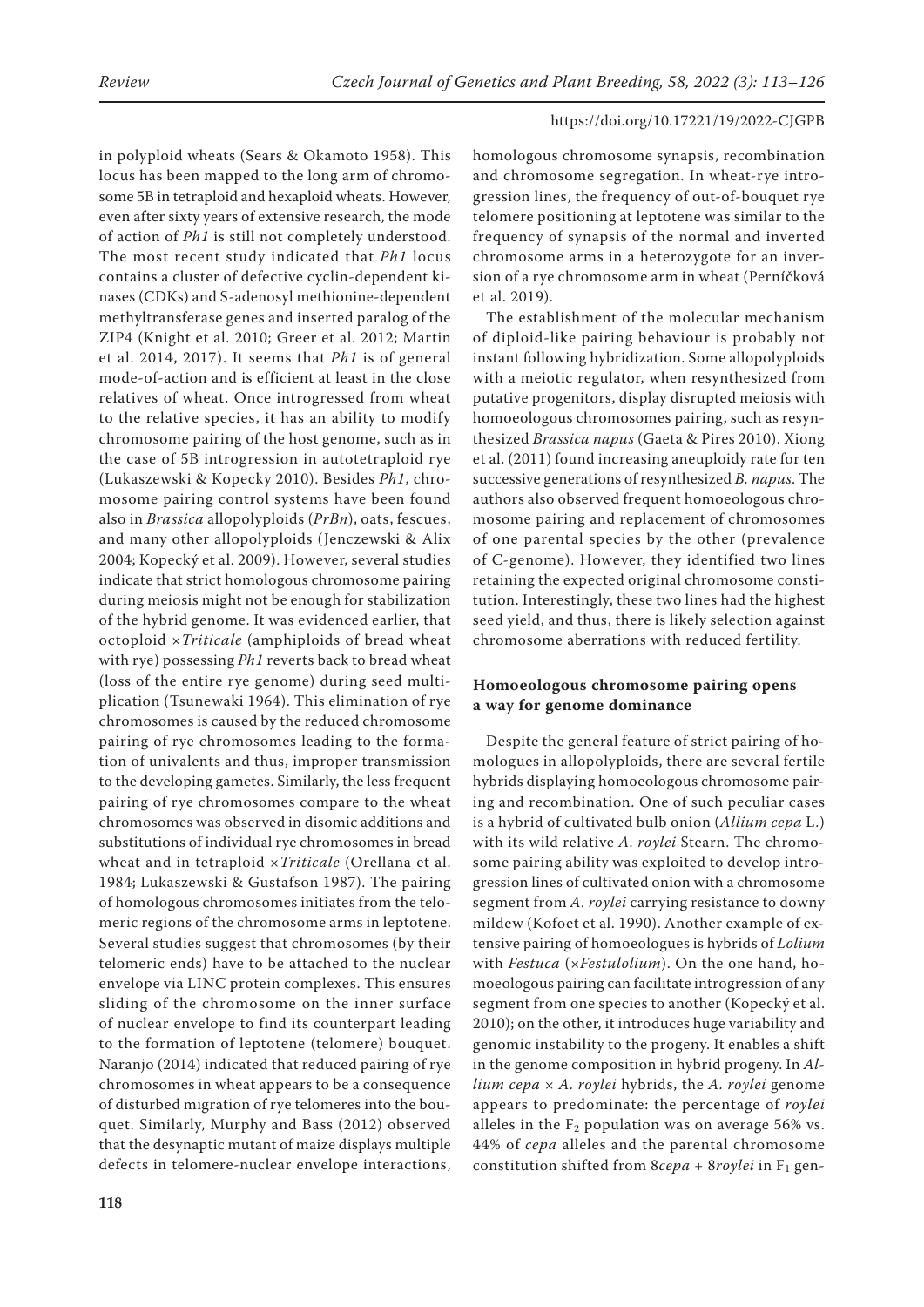eration to  $6.7$ *cepa* + 9.3*roylei* in  $F_2$  generation (van Heusden et al. 2000; Kopecký et al. 2022). Earlier studies observed chromosomal dominance in all cultivars selected from *Lolium multiflorum × Festuca pratensis* hybrids. These hybrids exhibit the prevalence of the *Lolium* chromosomes (Kopecky et al. 2006). Zwierzykowski et al. (2006, 2011) conducted a study over eight successive generations of such hybrids and observed a slow but consistent gradual replacement of the *Festuca* chromosomes by *Lolium*  chromosomes. Similar genome dominance at the chromosome level has been observed in hybrids of *Alstroemeria aurea × A. inodora*, *Gasteria lutzii × Aloe aristata* and in various lily hybrids (Takahashi et al. 1997; Kamstra et al. 1999; Karlov et al. 1999; Khan et al. 2009).

It is evident that Mendel's law of equal segregation is often, if not always, violated in interspecific hybrids with homoeologous chromosome pairing. It was previously observed that some genes or chromosomes in animals and plants display a biased (greater) transmission at the expense of its homoeologue, a phenomenon known as meiotic drive (Henikoff et al. 2001; Pardo-Manuel De Villena & Sapienza 2001). Meiotic drivers may operate in several modes including the most known female meiotic drive. Female meiosis offers an opportunity to change the proportion of parental chromosomes. The products of the first female meiotic division are egg cell, which participates on fertilization, and polar body, whose genetic material is not transmitted further. This creates an opportunity to direct certain chromosomes preferentially to the egg cell and hence, to the next generation, and eliminates their counterparts. Recent research indicates that the female meiotic drive is the most probable explanation of the *Lolium*- and *A. roylei*- genome dominance (Kopecký et al. 2022). Female meiotic drive underlying subsequent substitution of one parental genome by the other has been only rarely reported in plant hybrids (Fishman & Saunders 2008). This is probably due to the fact, that a large majority of plant hybrids display strict homologous, but not homoeologous, pairing. The drive acts via preferential orientation of one of the two parental chromosomes toward one pole in meiotic divisions. Hence, meiotic pairing of homoeologues is a prerequisite for the female meiotic drive. In contrast to plants, examples showing meiotic drive as the key force of genome dominance have been reported in animals (Akera et al. 2017).

#### **Use of interspecific hybrids in crop breeding**

Hybridization of the plants from two distinct species has been used in plant breeding (Mason & Batley 2015) with various aims: (1) merging of entire genomes of parental species to widen the gene pools of one or the other parental species, (2) merging of parental species' genomes to combine their desirable traits (amphiploid forms), and (3) introgression of desirable trait(s) from one (frequently wild) species into elite cultivars of another species (introgression forms) (reviewed in Prohens et al. 2017).

Among amphiploid forms combining both complete parental genomes, ×*Triticale*, a hybrid of wheat (*Triticum*) and rye (*Secale cereale*,  $2n = 2x = 14$ , RR) is a one of the most successful synthetically developed hybrids. ×*Triticale* combines high yield inherited from wheat with the ability to grow in harsher conditions due to abiotic stress tolerance inherited from rye (Arseniuk 2015). The second approach, introgression breeding, involves interspecific mating followed by one or more rounds of backcrossing to the recipient parent. This proved to be an efficient way to transfer agronomically beneficial alleles from wild relatives to crops including resistance to pests and diseases, tolerance to abiotic stresses, and rootrelated traits (Anamthawat-Jónsson 2001; Scholten et al. 2007; Placido et al. 2013; Molnár-Láng 2015). Successful introgression has been demonstrated in wheat, where short arm of rye chromosome 1 (1RS) was introgressed into bread wheat to form 1RS.1BL chromosome. This originally brought several genes for resistance to pathogens and pests of wheat (Zeller 1973) and many currently sown bread wheat cultivarscarry such introgression (Lukaszewski 1990).

Following success in rye and wheat, there were attempts to obtain the hybrid between barley (*Hordeum vulgare*) and wheat (Kruse 1973). Unfortunately, the incompatibility of barley genome with other genomes from Triticeae hampered the success of this approach (Molnár-Lang et al. 2014). Testing of various *Hordeum* species has ultimately led to the successful amphiploid cross of *Hordeum chilense* ( $2n = 2x = 14$ , H<sup>ch</sup>H<sup>ch</sup>) and *Triticum turgidum* (2*n* = 4*x* = 28, BBAA) which resulted in ×*Tritordeum martini* Pujadas (Martín et al. 1999). Two cultivars obtained by backcrossing the amphiploid to wheat in order to change the cytoplasm from barley to wheat were released and ×*Tritordeum* is today commercialized with rheological and baking performances similar to bread wheat (Visioli et al. 2020; Nitride et al. 2022). Moreover, compared to wheat, it shows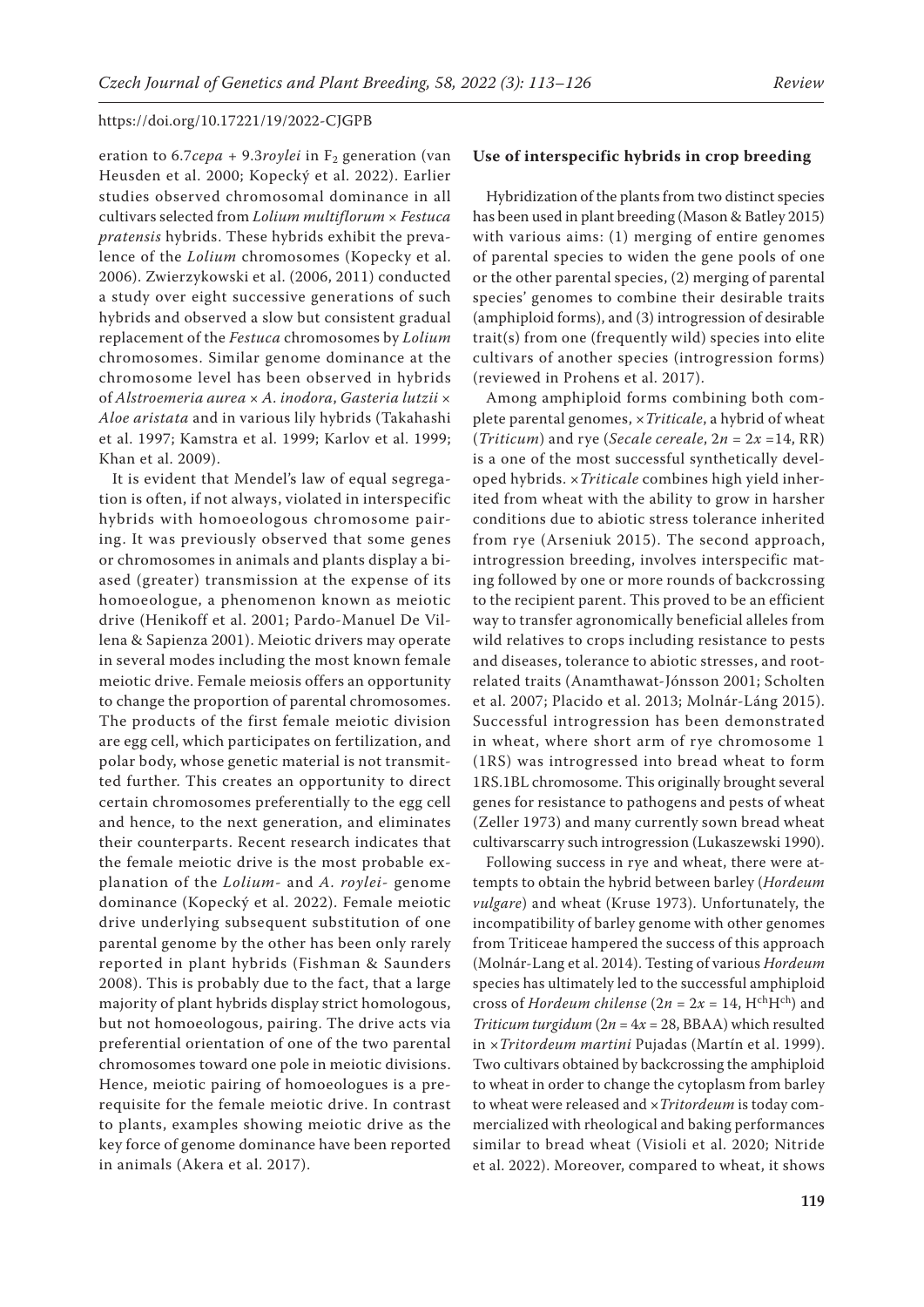better tolerance to drought, a key trait in current breeding. Other hybrids were obtained in combinations HchHchDD, HchHchRR and DDRR between *H. chilense*, *Aegilops tauschii* (2*n* = 2*x* = 14, DD) and *Secale cerele* ( $2n = 2x = 14$ , RR). H<sup>ch</sup>H<sup>ch</sup>DD, and DDRR are fertile, but H<sup>ch</sup>H<sup>ch</sup>RR is sterile, although the phylogenetic distance is bigger between H and D genomes than between H and R genomes. Similarly, interspecific hybridization of wheat with *Thinopyrum ponticum* was used to develop wheat cultivars with blue aleurone. The presence of blue-aleurone layer in seeds is associated with high level of anthocyanins. Anthocyanins are compounds with great importance for human health due to their antioxidant, anti-inflammatory, antimicrobial and anti-carcinogenic potential. The major anthocyanidin of the blue-aleurone wheat is delphinidin-3-glucoside (Trojan et al. 2014). It is the most potent angiogenic inhibitor among anthocyanins and may be helpful in cancer prevention and treatment (Lamy et al. 2006). Delphinidin is also said to be more effective in the inhibition of tumorogenesis, by blocking the activation of the mitogen-activated protein kinase than other anthocyanins (Hou et al. 2004). Cytogenetic analysis revealed six different types of introgressions ranging from a ditelosomic addition (cv. Blue Norco) to a disomic substitution (cv. Blue Baart), substitution of complete (homologous) chromosome arms (line UC66049) and various translocations of distal parts of a chromosome arm(s) (Burešová et al. 2015). Similarly, several other agronomically important traits have been transferred from wild relatives into cultivars of wheat and ×*Triticale* such as the soft grain endosperm structure from *Aegilops speltoides* into bread wheat (Pshenichnikova et al. 2010), and leaf rust resistance from *Aegilops tauschii* to ×*Triticale*  (Majka et al. 2018).

Interspecific hybridization is also a popular tool in forage grass breeding. ×*Festulolium* hybrids obtained by crossing fescues (*Festuca* sp.) with ryegrasses (*Lolium* sp*.*), combine complementary agronomic attributes of both parental species. Ryegrasses are known for their high seed yield, digestibility and palatability and display extraordinary rapid and intensive spring growth. Fescues, on the other hand, are species with excellent abiotic stress tolerance (Jauhar 1993; Cernoch & Kopecky 2020). To date, almost 100 ×*Festulolium* cultivars have been released worldwide (Humphreys & Zwierzykowski 2020). Using introgression breeding, various genetic stocks has been released. One of the first mapped introgression was a segment carrying mutation of *sid* (senescence

induced degradation) introgressed from *F. pratensis* into short arm of chromosome 6 of *L. multiflorum* (Thomas et al. 1994). Mutation of the *sid* gene (*sid<sup>y</sup>* ) hampers the enzymatic step which destroys the green color by opening the tetrapyrrole macrocycle, for what the genotypes are called *staygreen*.

Probably most severe abiotic stress with increasing significance in forage grasses is summer drought (Cernoch & Kopecky 2020). Tolerance to drought has been introgressed from fescues into ryegrasses in several breeding programs (Humphreys & Pašakinskiene 1996; Kosmala et al. 2006). Quantitative trait loci (QTLs) for drought tolerance have been introgressed in a form of a single segment of *F. arundinacea* chromosome located interstitially on the long arm of the *L. multiflorum* chromosome 3 (Humphreys & Pašakinskiene 1996). Other *L. multiflorum* plants with segments carrying genes for drought tolerance have been developed by crossing with *F. glaucescens* and *F. mairei* (Morgan et al. 2001; Cao et al. 2003). Winter freezing is another kind of abiotic stress, which hampers wider utilization of ryegrasses, especially in some geographic areas including Northern Europe and alpine and mountainous regions. Genes encoding tolerance to freezing were successfully introgressed into *Lolium* species from *F. pratensis* and *F. arundinacea*. Transfer of freezing tolerance genes was reported from *F. pratensis* chromosome 3 into *L. perenne* and chromosomes 2 and 4 into *L. multiflorum* (Grønnerød et al. 2004; Guo et al. 2005; Kosmala et al. 2006). Besides abiotic stresses, ryegrass cultivars are often susceptible to several pathogens (rusts, bacterial wilt, and helminthosporium). Fescue species, however, are known to carry biotic resistance genes. Introgression lines of *L. multiflorum* with *F. pratensis* segments occupying the terminal region of *L. multiflorum* chromosome 5 responsible for crown rust (*Puccinia coronata*) resistance have been developed by Roderick et al. (2003).

In addition to cereals and grasses, interspecific hybridization is frequently used in Brassicaceae family. The hybrids between *Raphanus raphanistrum* (2*n* =  $2x = 18$ , RR)  $\times$  *Brassica oleracea* ( $2n = 2x = 18$ , CC) were obtained by Karpechenko (1927). He realized that this process created a new species, and proposed the name *Raphanobrassica*, but the earlier name *Brassicoraphanus* has priority. Pollinating *Brassicoraphanus* by *B. nigra*  $(2n = 2x = 16, BB)$  results in amphiploid hybrid of three species (RRBBCC), which is fully fertile upon chromosome doubling. Besides these, there is a large number of hybrids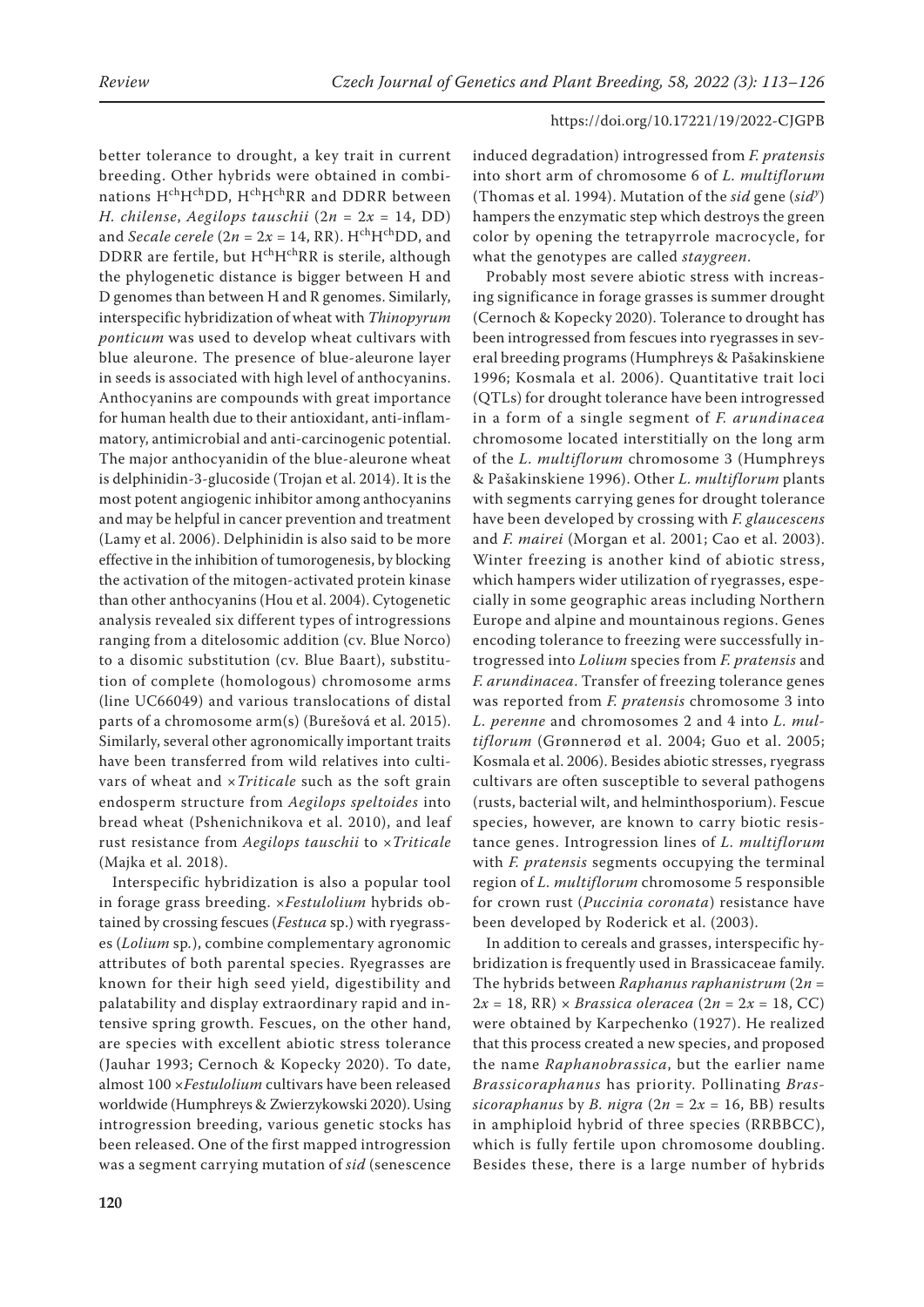with numerous *Brassica* species involved (reviewed in Kaneko & Bank 2014).

Introgression approach has been used also in bulb onion (*Allium cepa*) breeding to introgress genes responsible for resistance to diseases. Alleles for leaf blight, anthracnose and downy have been introgressed from a wild relative, *A. roylei* (Kofoet et al. 1990; van der Meer & de Vries 1990; Scholten et al. 2016; Khrustaleva et al. 2019). The putative downy mildew resistance locus *Pd1* has been allocated to the region spanning the most distal ~18% of the long arm of chromosome 3 (Van Heusden et al. 2000). It is not always possible to introgress chromosome segments from one to the other species directly, due to crossability problems. For that, a bridge species, whichis easily crossable with both of the species of interest (donor and recipient) has to be used instead. For example, *A. roylei* has been proposed as a bridge species for introgression of traits from Welsh onion (*A. fistulosum* L.) into cultivated bulb onion, because of a very low fertility of the hybrids between bulb onion and Welsh onion (Khrustaleva & Kik 1998). One outcome of interspecific hybridization is the development of cytoplasmic male sterility (CMS) for hybrid crops production (Whelan 1981; Bohra et al. 2016). CMS has long been used to economically produce hybrids that harness growth vigor through heterosis. Studies on heterosis in *Brassica* have stimulated research on CMS systems. The first CMS system described in an open-pollinated radish (*Raphanus sativus*) cultivar (Ogura 1968) has since been reported to be widespread in wild radish populations in Japan (Yamagishi & Terachi 1994) and in *Raphanus raphanistrum* in both Asia and Europe (Giancola et al. 2007). CMS systems have also been found in durum and bread wheat (Martín et al. 2009, 2018) and *B. carinata* (unpublished results) using the amphiploid ×Tritordeum (HchHchAABBDD) and *R. raphanistrum* × *B. carinata* (RRBBCC) with cytoplasm of barley and *B. carinata*, respectively.

To conclude, there is an extensive list of interspecific crosses used in crop breeding that is not necessarily limited to crop wild relatives and to cases of trait introgressions. It can be hypothesized that future hybridization approaches extending to even crosses of not domesticated species might yield useful crop with novel traits (Mason & Batley 2015).

# **REFERENCES**

Abbott R., Albach D., Ansell S., Arntzen J.W., Baird S.J.E., Bierne N., Boughman J., Brelsford A., Buerkle C.A.,

Buggs R. et al. (2013): Hybridization and speciation. Journal of Evolutionary Biology, 26: 229–246.

- Akera T., Chmátal L., Trimm E., Yang K., Aonbangkhen C., Chenoweth D.M., Janke C., Schultz R.M., Lampson M.A. (2017): Spindle asymmetry drives non-Mendelian chromosome segregation. Science, 358: 668–672.
- Anamthawat-Jónsson K. (2001): Molecular cytogenetics of introgressive hybridization in plants. Methods in Cell Science, 23: 139–148.
- Arseniuk E. (2015): Triticale abiotic s tresses An overview. In: Triticale Book. Part II. Agri-Food Canada: 69–82.
- Barker M.S., Arrigo N., Baniaga A.E., Li Z., Levin D.A. (2016): On the relative abundance of autopolyploids and allopolyploids. New Phytologist, 210: 391–398.
- Bentley G. (1960): Eighteenth-century concepts of the origin of species. Proceedings of the American Philosophical Society, 104: 227–234.
- Bohra A., Jha U.C., Adhimoolam P., Bisht D., Singh N.P. (2016): Cytoplasmic male sterility (CMS) in hybrid breeding in field crops. Plant Cell Reports, 35: 967–993.
- Burešová V., Kopecký D., Bartoš J., Martinek P., Watanabe N., Vyhnánek T., Doležel J. (2015): Variation in genome composition of blue-aleurone wheat. Theoretical and Applied Genetics, 128: 273–282.
- Cao M., Bughrara S.S., Sleper D.A. (2003): Cytogenetic analysis of *Festuca* species and amphiploids between *Festuca mairei* and *Lolium perenne*. Crop Science, 43: 1659–1662.
- Cernoch V., Kopecky D. (2020): Drought tolerance and regrowth capacity revealed in the *Festuca-Lolium* complex. Biologia Plantarum, 64: 561–568.
- Cetl I. (1973): Mendel's hybridisation experiments with other plants than *Pisum*. Folia Facultatis Scientiarum Naturalium Universitatis Purkynianae Brunensis, Biologia, 14: 3–42.
- Cornille A., Giraud T., Smulders M.J., Roldán-Ruiz I., Gladieux P. (2014): The domestication and evolutionary ecology of apples. Trends in Genetics, 30: 57–65.
- Darrow G.M. (1966): The Strawberry: History, Breeding, and Physiology. New York, Holt, Rinehart and Winston.
- Darwin C. (1876): The Effects of Cross and Self Fertilisation in the Vegetable Kingdom. London, John Murray.
- Dorsey E. (1936): Induced polyploidy in wheat and rye. Journal of Heredity, 27: 155–160.
- Duchesne A.N. (1766): Histoire Naturelle des Fraisiers Contenant les Vues d'Économie Réunies à la Botanique, et Suivie de Remarques Particulières sur Plusieurs Points qui ont Rapport à l'Histoire Naturelle Générale, par M. Duchesne Fils. (Didot le Jeune, Paris)
- Dvorak J., Luo M.C., Yang Z.L., Zhang H.B. (1998): The structure of the *Aegilops tauschii* genepool and the evolu-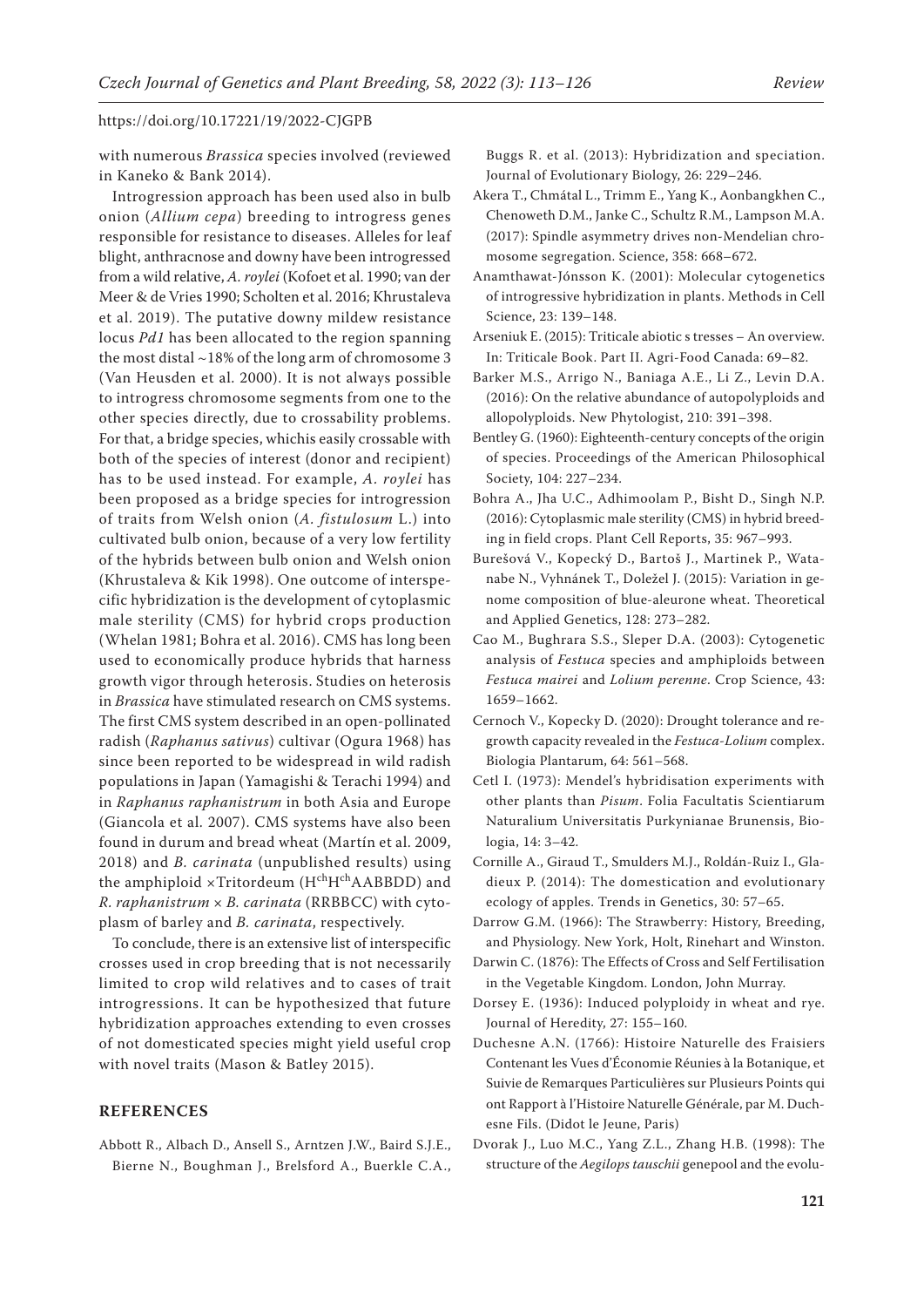tion of hexaploid wheat. Theoretical and AppliedGenetics, 97: 657–670.

Dvorák J., Zhang H.B. (1990): Variation in repeated nucleotide sequences sheds light on the phylogeny of the wheat B and G genomes. Proceedings of the National Academy of Sciences of the USA, 87: 9640–9644.

East E.M. (1936): Heterosis. Genetics, 21: 375–397.

- Edger P.P., Poorten T.J., VanBuren R., Hardigan M.A., Colle M., McKain M.R., Smith R.D., Teresi S.J., Nelson A.D.L., Wai C.M., Alger E.I., Bird K.A., Yocca A.E., Pumplin N., Ou S., Ben-Zvi G., Brodt A., Baruch K., Swale T., Shiue L., Acharya C.B., Cole G.S., Mower J.P., Childs K.L., Jiang N., Lyons E., Freeling M., Puzey J.R., Knapp S.J. (2019): Origin and evolution of the octoploid strawberry genome. Nature Genetics, 51: 541–547.
- Fishman L., Saunders A. (2008): Centromere-associated female meiotic drive entails male fitness costs in monkeyflowers. Science, 322: 1559–1562.
- Flowers J.M., Hazzouri K.M., Gros-Balthazard M., Mo Z., Koutroumpa K., Perrakise A., Ferrand S., Khierallah H.S.M., Fuller D.Q., Aberlenc F., Fournaraki C., Purugganan M.D. (2019): Cross-species hybridization and the origin of North African date palms. Proceedings of the National Academy of Sciences of the USA, 116: 1651–1658.
- Focke W.O. (1881): Die Pflanzen-Mischling. Berlin, Borntraeger.

Funk H. (2013): Adam Zalužanský's "De sexu plantarum" (1592): An early pioneering chapter on plant sexuality. Archives of Natural History, 40: 244–256.

Gärtner F.C. (1849): Versuche und Beobachtungen űber die Bastarderzeugung im Fflanzenreich. Stuttgart, K.F. Hering Company.

Gaeta R.T., Pires J.C. (2010): Homoeologous recombination in allopolyploids: The polyploid ratchet. New Phytologist, 186: 18–28.

Giancola S., Rao Y., Chaillou S., Hiard S., Martin-Canadell A., Pelletier G., Budar F. (2007): Cytoplasmic suppression of Ogura cytoplasmic male sterility in European natural populations of *Raphanus raphanistrum*. Theoretical and Applied Genetics, 114: 1333–1343.

Greer E., Martin A.C., Pendle A., Colas I., Jones A.M.E., Moore G., Shaw P. (2012): The *Ph1* locus suppresses Cdk2-type activity during premeiosis and meiosis in wheat. Plant Cell, 24: 152–162.

Grønnerød S., Fjellheim S., Humphreys M.W., Østrem L., Canter P.H., Grieg Z., Jørgensen Ø., Larsen A., Rognli O.A. (2004): Application of AFLP and GISH techniques for identification of *Festuca* chromosome segments conferring winter hardiness in a *Lolium perenne × Festuca pratensis* population. In: Hopkins A., Wang Z.Y.,

Mian R., Sladge M., Backer R.E. (eds.): Molecular Breeding of Forage and Turf. Dordrecht, Kluwer Academic Publishers: 81–86.

- Guo Y.D., Mizukami Y., Yamada T. (2005): Genetic characterization of androgenic progeny derived from *Lolium perenne × Festuca pratensis* cultivars. New Phytologist, 166: 455–464.
- Harvey J. (2003): Fertility or sterility? Darwin, Naudin and the problem of experimental hybridity. Endeavour,  $27.57-62$
- Henikoff S., Ahmad K., Malik H.S. (2001): The centromere paradox: Stable inheritance with rapidly evolving DNA. Science, 293: 1098–1102.

Heslop-Harrison J.S., Schwarzacher T. (2007): Domestication, genomics, and the future for banana. Annals of Botany, 100: 1073–1084.

- Hou D.-X., Fujii M., Terahara N., Yoshimoto M. (2004): Molecular mechanisms behind the chemopreventive effects of anthocyanidins. Journal of Biomedicine and Biotechnology, 2004: 321–325.
- Humphreys M.W., Pašakinskiene I. (1996): Chromosome painting to locate genes for drought resistance transferred from *Festuca arundinacea* into *Lolium multiflorum*. Heredity, 77: 530–534.

Humphreys M.W., Zwierzykowski Z. (2020): *Festulolium*, a century of research and breeding and its increased relevance in meeting the requirements for multiplication grassland agriculture. Biologia Plantarum, 64: 578–590.

Humphreys M.W., Thomas H.M., Morgan W.G., Meredith M.R., Harper J.A., Thomas H., Zwierzykowski Z., Ghesquiére M. (1995): Discriminating the ancestral progenitors of hexaploid *Festuca arundinacea* using genomic in situ hybridization. Heredity, 75: 171–174.

Janzen G.M., Wang L., Hufford M.B. (2018): The extent of adaptive wild introgression in crops. New Phytologist, 221: 1279–1288.

Jauhar P.P. (1993): Cytogenetics of the *Festuca*-*Lolium* complex: Relevance to Breeding. Monographs on Theoretical and Applied Genetics, Vol. 18, Berlin, Springer-Verlag.

Jenczewski E., Alix K. (2004): From diploids to allopolyploids: The emergence of efficient pairing control genes in plants. Critical Reviews in Plant Sciences, 23: 21–45.

- Jones D.F. (1917): Dominance of linked factors as a means of accounting for heterosis. Proceedings of the National Academy of Sciences of the USA, 3: 310–312.
- Junker T. (1991): Heinrich Georg Bronn and origin of species. Sudhoffs Arch, 75: 180–208. (in German)
- Junker T. (2011): Der Darwinismus-Streit in der deutschen Botanik: Evolution, Wissenschaftstheorie und Weltanschauung im 19. Jahrhundert. 2nd Ed. Norderstedt, Books on Demand.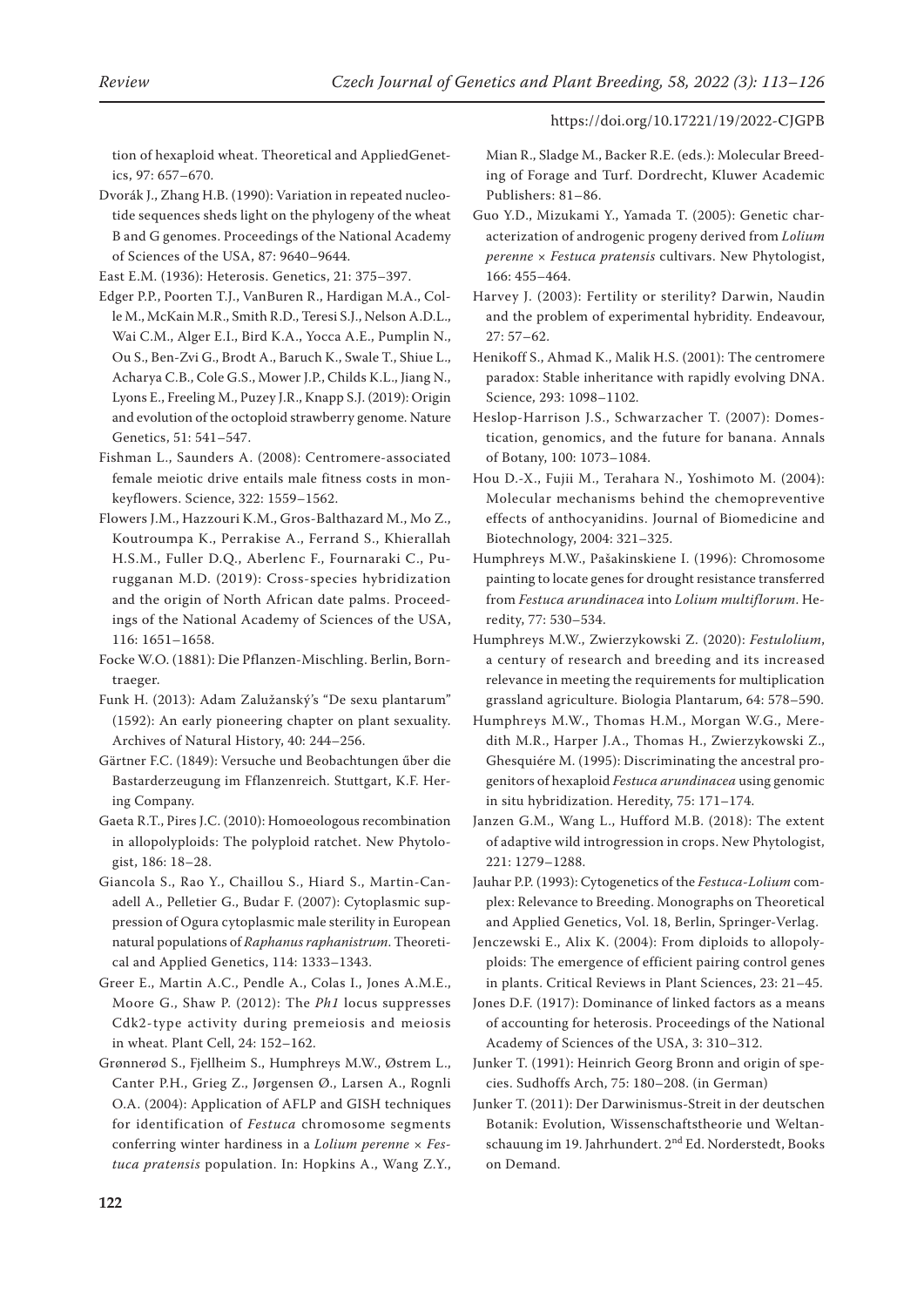- Kamstra S.A., Kuipers A.G.J., De Jeu M.J., Ramanna M.S., Jacobsen E. (1999): The extent and position of homoeologous recombination in a distant hybrid of *Alstroemeria*: A molecular cytogenetic assessment of first generation backcross progenies. Chromosoma, 108: 52–63.
- Kaneko Y., Bang S.W. (2014): Interspecific and intergeneric hybridization and chromosomal engineering of Brassicaceae crops. Breeding Science, 64: 14–22.
- Karlov G.I., Khrustaleva L.I., Lim K.B., van Tuyl J.M. (1999): Homoeologous recombination in 2*n*-gametes producing interspecific hybrids of *Lilium* (Liliaceae) studied by genomic *in situ* hybridization (GISH). Genome, 42: 681–686.
- Karpechenko G.D. (1927): Polyploid hybrid of *Raphanus sativus* L. × *Brassica oleracea* L. Bulletin of Applied Botanical Genetic and Plant Breeding, 7: 305–410.
- Khan N., Barba-Gonzalez R., Ramanna M.S., Visser R.G.F., Van Tuyl J.M. (2009): Construction of chromosomal recombination maps of three genomes of lilies (*Lilium*) based on GISH analysis. Genome, 52: 238–251.
- Khrustaleva L.I., Kik C. (1998): Cytogenetical studies in the bridge cross *Allium cepa* × (*A.fistulosum* × *A.roylei*). Theoretical and Applied Genetics, 96: 8–14.
- Khrustaleva L., Mardini M., Kudryavtseva N., Alizhanova R., Romanov D., Sokolov P., Monakhos G. (2019): The power of genomic *in situ* hybridization (GISH) in interspecific breeding of bulb onion (*Allium cepa* L.) resistant to downy mildew (*Peronospora destructor* [Berk.] Casp.). Plants-Basel, 8: 36.
- Knight E., Greer E., Draeger T., Thole V., Reader S., Shaw P., Moore G. (2010): Inducing chromosome pairing through premature condensation: Analysis of wheat interspecific hybrids. Functional & Integrative Genomics, 10: 603–608.
- Knight T.A. (1799): An account of some experiments on the fecundation of vegetables. Philosophical Transactions of the Royal Society, 89: 195–204.
- Kofoet A., Kik C., Wietsma W.A., de Vries J.N. (1990): Inheritance of resistance to downy mildew (*Peronospora destructor* [Berk] Casp) from *Allium roylei* Stearn in the backcross *Allium cepa* L × (*A. roylei* × *A. cepa*). Plant Breeding, 105: 144–149.
- Kölreuter J.G. (1766): Vorläufige Nachricht von einigen das Geschlecht der pflanzen betreffenden Versuchen und Beobachtungen, nebst Fortsetzungen 1, 2 und 3 (1761–1766). Leipzig, Wilhelm Engelmann.
- Kopecký D., Loureiro J., Zwierzykowski Z., Ghesquière M., Doležel J. (2006): Genome constitution and evolution in *Lolium* × *Festuca* hybrid cultivars (Festulolium). Theoretical and Applied Genetics, 113: 731–742.
- Kopecký D., Bartoš J., Zwierzykowski Z., Doležel J. (2009): Chromosome pairing of individual genomes in tall fes-

cue (*Festuca arundinacea* Schreb.), its progenitors, and hybrids with Italian ryegrass (*Lolium multiflorum* Lam.). Cytogenetic and Genome Research, 124: 170–178.

- Kopecký D., Havrankova M., Loureiro J., Castro S., Lukaszewski A.J., Bartos J., Kopecka J., Dolezel J. (2010): Physical distribution of homoeologous recombination in individual chromosomes of *Festuca pratensis* in *Lolium multiflorum*. Cytogenetic and Genome Research, 129: 162–172.
- Kopecký D., Scholten O., Majka J., Burger-Meijer K., Duchoslav M., Bartoš J. (2022): Genome dominance in *Allium* hybrids (*A. cepa × A. roylei*). Frontiers in Plant Sciences, 13: 854127.
- Kosmala A., Zwierzykowski Z., Gasior D., Rapacz M., Zwierzykowska E., Humphreys M.W. (2006): GISH/FISH mapping of genes for freezing tolerance transferred from *Festuca pratensis* to *Lolium multiflorum*. Heredity, 96: 243–251.
- Kruse A. (1973): Hordeum × Triticum hybrids. Hereditas, 73: 157–161.
- Lamy S., Blanchette M., Michaud-Levesque J., Lafleur R., Durocher Y., Moghrabi A., Barrette S., Gingras D., Beliveau R. (2006): Delphidin, a dietary anthocyanidin, inhibits vascular endothelial growth factor receptor-2 phosphorylation. Cancerogenesis, 27: 989–996.
- Lu K., Wei L., Li X., Wang Y., Wu J., Liu M., Zhang C., Chen Z., Xiao Z., Jian H., Cheng F., Zhang K., Du H., Cheng X., Qu C., Qian W., Liu L., Wang R., Zou Q., Ying J., Xu X., Mei J., Liang Y., Chai Y.R., Tang Z., Wan H., Ni Y., He Y., Lin N., Fan Y., Sun W., Li N.-N., Zhou G., Zheng H., Wang X., Paterson A.H., Li J. (2019): Wholegenome resequencing reveals *Brassica napus* origin and genetic loci involved in its improvement. Nature Communications, 10: 1154.
- Lukaszewski A.J. (1990): Frequency of 1RS.1AL and 1RS.1BL translocations in United-States wheats. Crop Science, 30: 1151–1153.
- Lukaszewski A.J., Gustafson J.P. (1987): Cytogenetics of Triticale. Plant Breeding Reviewes, 5: 41–93.
- Lukaszewski A.J., Kopecký D. (2010): The *Ph1* locus from wheat controls meiotic chromosome pairing in autotetraploid rye (*Secale cereale* L.). Cytogenetic and Genome Research, 129: 117–123.
- Luo M.C., Ma Y., You F.M., Anderson O.D., Kopecký D., Šimková H., Šafář J., Doležel J., Gill B., McGuire P.E., Dvorak J. (2010): Feasibility of physical map construction from fingerprinted bacterial artificial chromosome libraries of polyploid plant species. BMC Genomics, 11: 122.
- Majka M., Serfling A., Czembor P.C., Ślusarkiewicz-Jarzina A., Kwiatek M., Ordon F., Wisniewska H. (2018): Resistance of (*Aegilops tauschii* × *Secale cereale*) × *Triticosecale* hybrids to leaf rust (*Puccinia triticina*) determined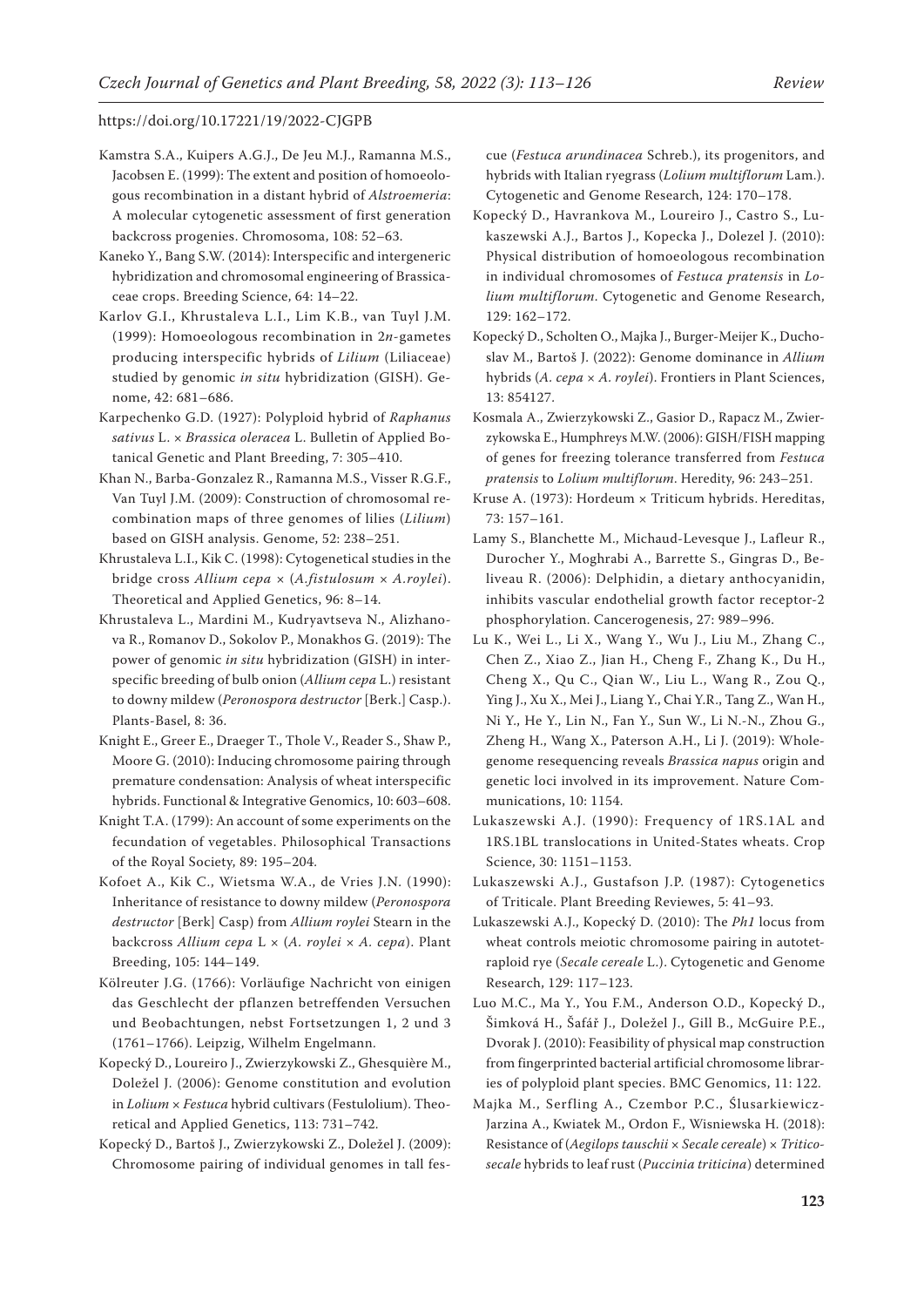on the macroscopic and microscopic level. Frontiers in Plant Sciences, 9: 1418.

Marcussen T., Sandve S.R., Heier L., Spannagl M., Pfeifer M., Internation Wheat Genome Sequencing Consortium, Jakobsen K.S., Wulff B.B., Steuernagel B., Mayer K.F., Olsen O.A. (2014): Ancient hybridizations among the ancestral genomes of bread wheat. Nature Biotechnology, 32: 656–662.

Martín A., Alvarez J.B., Martín L.M., Barro F., Ballesteros J. (1999): The development of Tritordeum: A novel cereal for food processing. Journal of Cereal Science, 30: 85–95.

Martín A.C., Atienza S.G., Ramírez M.C., Barro F., Martín A. (2009): Chromosome engineering in wheat to restore male fertility in the msH1 CMS system. Molecular Breeding, 24: 397–408.

Martín A.C., Shaw P., Phillips D., Reader S., Moore G. (2014): Licensing MLH1 sites for crossover during meiosis. Nature Communications, 5: 1–5.

Martín A.C., Rey M.D., Shaw P., Moore G. (2017): Dual effect of the wheat *Ph1* locus on chromosome synapsis and crossover. Chromosoma, 126: 669–680.

Martín A.C., Castillo A., Atienza S.G., Rodríguez Suarez C. (2018): A cytoplasmic male sterility (CMS) system in durum wheat. Molecular Breeding, 38: 90.

Mason A.S., Batley J. (2015): Creating new interspecific hybrid and polyploid crops. Trends in Biotechnology, 33: 436–441.

Mayr E. (1986): Joseph Gottlieb Kölreuter's contributions to biology. Osiris, 2: 135–176.

Mendel G. (1866): Versuche über Pflanzen-Hybriden. Verhandlungen des naturforschenden Vereines in Brünn, 4: 3–47.

Mendel G. (1870): Über einige aus künstlicher Befruchtung gewonnenen Hieracium-Bastarde. Verhandlungen des naturforschenden Vereines in Brünn, 8: 26–31.

Molnár-Láng M. (2015): The crossability of wheat with rye and other related species. In: Molnár-Láng M., Ceoloni C., Doležel J. (eds.): Alien Introgression in Wheat: Cytogenetics, Molecular Biology, and Genomics. Chem, Springer International Publishing: 103–120.

Molnár-Lang M., Linc G., Szakács E. (2014): Wheat–barley hybridization: The last 40 years. Euphytica, 195: 315–329.

Morgan W.G., King I.P., Koch S., Harper J.A., Thomas H.M. (2001): Introgression of chromosomes of *Festuca arundinacea* var. *glaucescens* into *Lolium multiflorum* revealed by genomic *in situ* hybridisation (GISH). Theoretical and Applied Genetics, 103: 696–701.

Müntzing A. (1930): Outlines to a genetic monograph for the genus *Galeopsis*: With special reference to the nature and inheritance of partial sterility. Hereditas, 13: 185–341.

Müntzing A. (1936): The evolutionary significance of autopolyploidy. Hereditas, 21: 363–378.

Murphy S.P., Bass H.W. (2012): The maize (*Zea mays*) desynaptic (dy) mutation defines a pathway for meiotic chromosome segregation, linking nuclear morphology, telomere distribution and synapsis. Journal of Cell Science, 125: 3681–3690.

Naranjo T. (2014): Dynamics of rye telomeres in a wheat background during early meiosis. Cytogenetic and Genome Research, 143: 60–68.

Negbi M. (1995): Male and female in Theophrastus's botanical works. Journal of the History of Biology, 28: 317–332.

Nitride C., D'Auria G., Dente A., Landolfi V., Picariello G., Mamone G., Blandino M., Romano R., Ferrant P. (2022): Tritordeum as an innovative alternative to wheat: A comparative digestion study on bread. Molecules, 27: 1308.

Ogura H. (1968): Studies on the new male sterility in Japanese radish, with special reference to the utilization of this sterility towards the practical raising of hybrid seeds. Memoirs of the Faculty of Agriculture, Kagoshima University, 6: 39–78.

Orellana J., Cermeno M.C., Lacadena J.R. (1984): Meiotic pairing in wheat-rye addition and substitution lines. Canadian Journal of Genetics and Cytology, 26: 25–33.

Pardo-Manuel de Villena F., Sapienza C. (2001): Nonrandom segregation during meiosis: The unfairness of females. Mammalian Genome, 12: 331–339.

Perníčková K., Koláčková V., Lukaszewski A.J., Fan C.L., Vrána J., Duchoslav M., Jenkins G., Phillips D., Šamajová O., Sedlářová M., Šamaj J., Doležel J., Kopecký D. (2019): Instability of alien chromosome introgressions in wheat associated with improper positioning in the nucleus. International Journal of Molecular Sciences, 20: 1448.

Placido D.F., Campbell M.T., Folsom J.J., Cui X.C., Kruger G.R., Baenziger P.S., Walia H. (2013): Introgression of novel traits from a wild wheat relative improves drought adaptation in wheat. Plant Physiology, 161: 1806–1819.

Prohens J., Gramazio P., Plazas M. et al. (2017): Introgressiomics: A new approach for using crop wild relatives in breeding for adaptation to climate change. Euphytica, 213: 158.

Pshenichnikova T.A., Simonov A.V., Ermakova M.F., Chistyakova A.K., Shchukina L.V., Morozova E.V. (2010): The effects on grain endosperm structure of an introgression from *Aegilops speltoides* Tausch. into chromosome 5A of bread wheat. Euphytica, 175: 315–322.

Purugganan M.D. (2019): Evolutionary insights into the nature of plant domestication. Current Biology, 29: R705–R714.

Rieseberg L.H., Carney S.E. (1998): Plant hybridization. New Phytologist, 140: 599–624.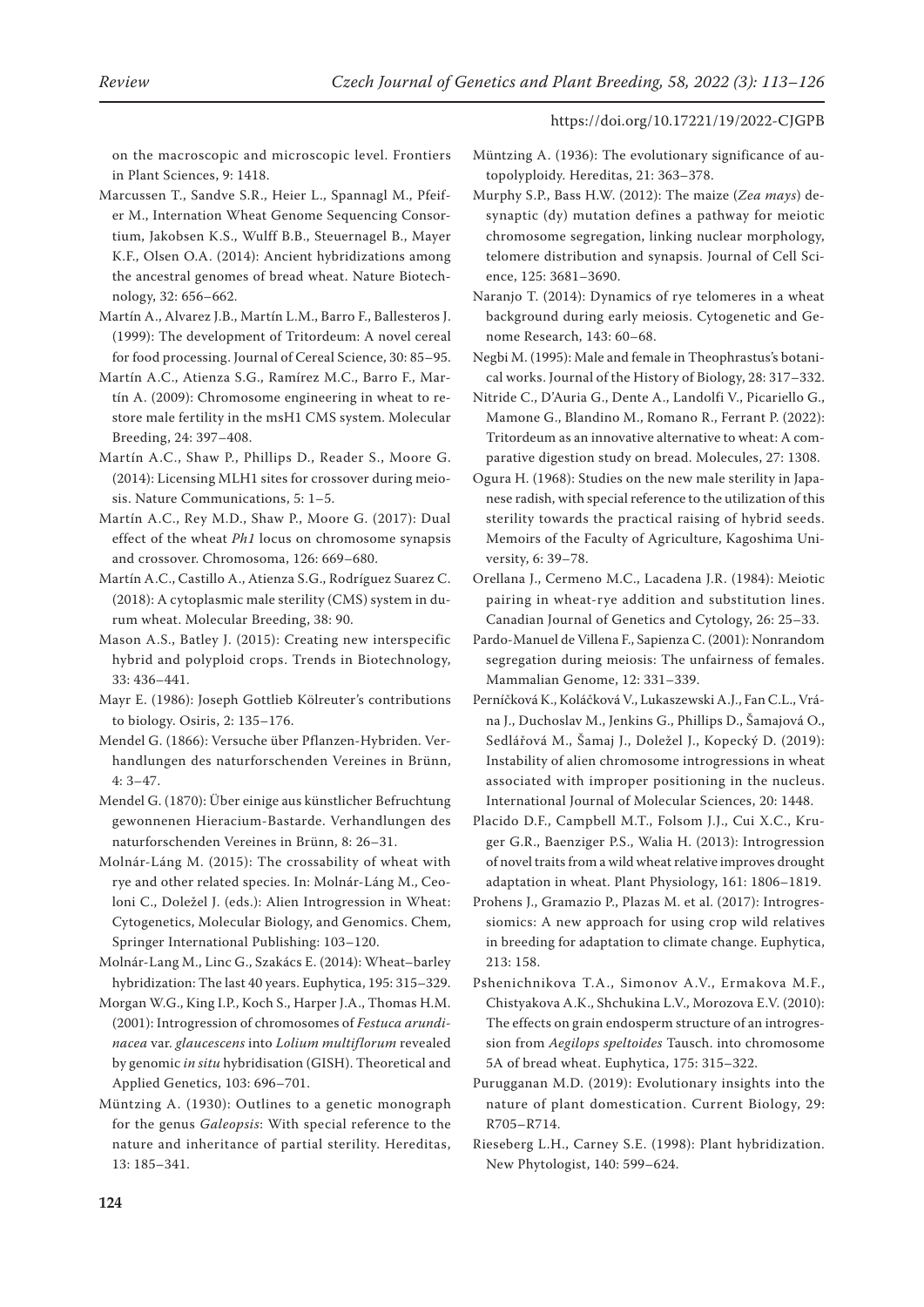- Roberts H.F. (1929): Plant Hybridization Before Mendel. Hafner; n.e. of 1929e. Edition.
- Roderick H.W., Morgan W.G., Harper J.A., Thomas H.M. (2003): Introgression of crown rust (P*uccinia coronata*) resistance from meadow fescue (*Festuca pratensis*) into Italian ryegrass (*Lolium multiflorum*) and physical mapping of the locus. Heredity, 91: 396–400.
- Sax K. (1936): The experimental production of polyploidy. Journal of the Arnold Arboretum, 17: 153–159.
- Scholten O.E., van Heusden A.W., Khrustaleva L.I., Burger-Meijer K., Mank R.A., Antonise R.G.C., Harrewijn J.L., Van Haecke W., Oost E.H., Peters R.J., Kik C. (2007): The long and winding road leading to the successful introgression of downy mildew resistance into onion. Euphytica, 156: 345–353.
- Scholten O.E., van Kaauwen M.P.W., Shahin A., Hendrickx P.M., Keizer L.C.P., Burger K., van Heusden A.W., van der Linden C.G., Vosman B. (2016): SNP-markers in *Allium* species to facilitate introgression breeding in onion. BMC Plant Biology, 16: 187.
- Sears E.R., Okamoto M. (1958): Intergenomic chromosome relationships in hexaploid wheat. Proc.  $10^{th}$  Int. Congress on Genetics, Montreal, 2: 258–259.
- Shull G.H. (1908): The composition of a field of maize. Journal of Heredity, 4: 296–301.
- Shull G.H. (1911): The genotypes of maize. American Naturalist, 45: 234–252.
- Smýkal P., Nelson M.N., Berger J.D., von Wettberg E.J.B. (2018): The impact of genetic changes during crop domestication. Agronomy, 8: 119.
- Soltis P.S., Soltis D.E. (2009): The role of hybridization in plant speciation. Annual Review of Plant Biology, 60: 561–588.
- Stebbins G.L. (1959): The role of hybridization in evolution. Proceedings of the American Philosophical Society, 103: 231–251.
- Takahashi C., Leitch I.J., Ryan A., Bennett M.D., Brandham P.E. (1997): The use of genomic *in situ* hybridization (GISH) to show transmission of recombinant chromosomes by a partially fertile bigeneric hybrid, *Gasteria lutzii* × *Aloe aristata* (*Aloaceae*), to its progeny. Chromosoma, 105: 342–348.
- Thomas H.M., Morgan W.G., Meredith M.R., Humphreys M.W., Thomas H., Leggett J.M. (1994): Identification of parental and recombined chromosomes in hybrid derivatives of *Lolium multiflorum × Festuca pratensis* by genomic in situ hybridization. Theoretical and Applied Genetics, 88: 909–913.
- Trojan V., Musilová M., Vyhnánek T., Klejdus B., Hanáček P., Havel L. (2014): Chalcone synthase expression and pigment deposition in wheat with purple and blue colored caryopsis. Journal of Cereal Science, 59: 48–55.
- Tsunewaki K. (1964): Genetic studies on a 6x derivative from an 8x Triticale. Canadian Journal of Genetics and Cytology, 6: 1–11.
- van der Meer Q.P., de Vries J.N. (1990): An interspecific cross between *Allium roylei* Stearn and *Allium cepa* L. and its backcross to *Allium cepa*. Euphytica, 47: 29–31.
- van Dijk P.J., Ellis THN. (2016): The full breadth of Mendel's genetics. Genetics, 204: 1327–1336.
- van Heusden A.W., van Ooijen J.W., Vrielink-van Ginkel R., Verbeek W.H.J., Wietsma W.A., Kik C. (2000): A genetic map of an interspecific cross in *Allium* based on amplified fragment length polymorphism (AFLP (TM)) markers. Theoretical and Applied Genetics, 100: 118–126.
- Visioli G., Lauro M., Vamerali T., Dal Cortivo C., Panozzo A., Folloni S., Piazza C., Ranieri R. (2020): A comparative study of organic and conventional management on the rhizosphere microbiome, growth and grain quality traits of Tritordeum. Agronomy, 10: 1717.
- Warschefsky E., Penmetsa R.V., Cook D.R., von Wettberg E.J.B. (2014): Back to the wilds: Tapping evolutionary adaptations for resilient crops through systematic hybridization with crop wild relatives. American Journal of Botany, 101: 1791–1800.
- Wendel J.F., Crown R.C. (2003): Polyploidy and the evolutionary history of cotton. Advances in Agronomy, 78: 139–184.
- Whelan E.D.P. (1981): Cytoplasmic male sterility in *Helianthus giganteus* L. × *H. annuus* L. interspecific hybrids. Crop Science, 21: 855–858.
- Winge Ø. (1917): The chromosomes: Their number and general importance. Comptes-rendus des travaux du Laboratoire Carlsberg, 13: 131–275.
- Winge Ø. (1932): On the origin of constant species-hybrids. Svensk Botanisk Tidskrift, 26: 107–122.
- Wu G.A., Prochnik S., Jenkins J. et al. (2014): Sequencing of diverse mandarin, pummelo and orange genomes reveals complex history of admixture during citrus domestication. Nature Biotechnology, 32: 656–662.
- Xiong Z.Y., Gaeta R.T., Pires J.C. (2011): Homoeologous shuffling and chromosome compensation maintain genome balance in resynthesized allopolyploid *Brassica napus*. Proceedings of the National Academy of Sciences of the USA, 108: 7908–7913.
- Yakimowski S.B., Rieseberg L.H. (2014): The role of homoploid hybridization in evolution: A century of studies synthesizing genetics and ecology. American Journal of Botany, 101: 1247–1258.
- Yamagishi H., Terachi T. (1994): Molecular and biological studies on male-sterile cytoplasm in the Cruciferae. I. The origin and distribution of Ogura male-sterile cytoplasm in Japanese wild radishes (*Raphanus sativus* L.) revealed